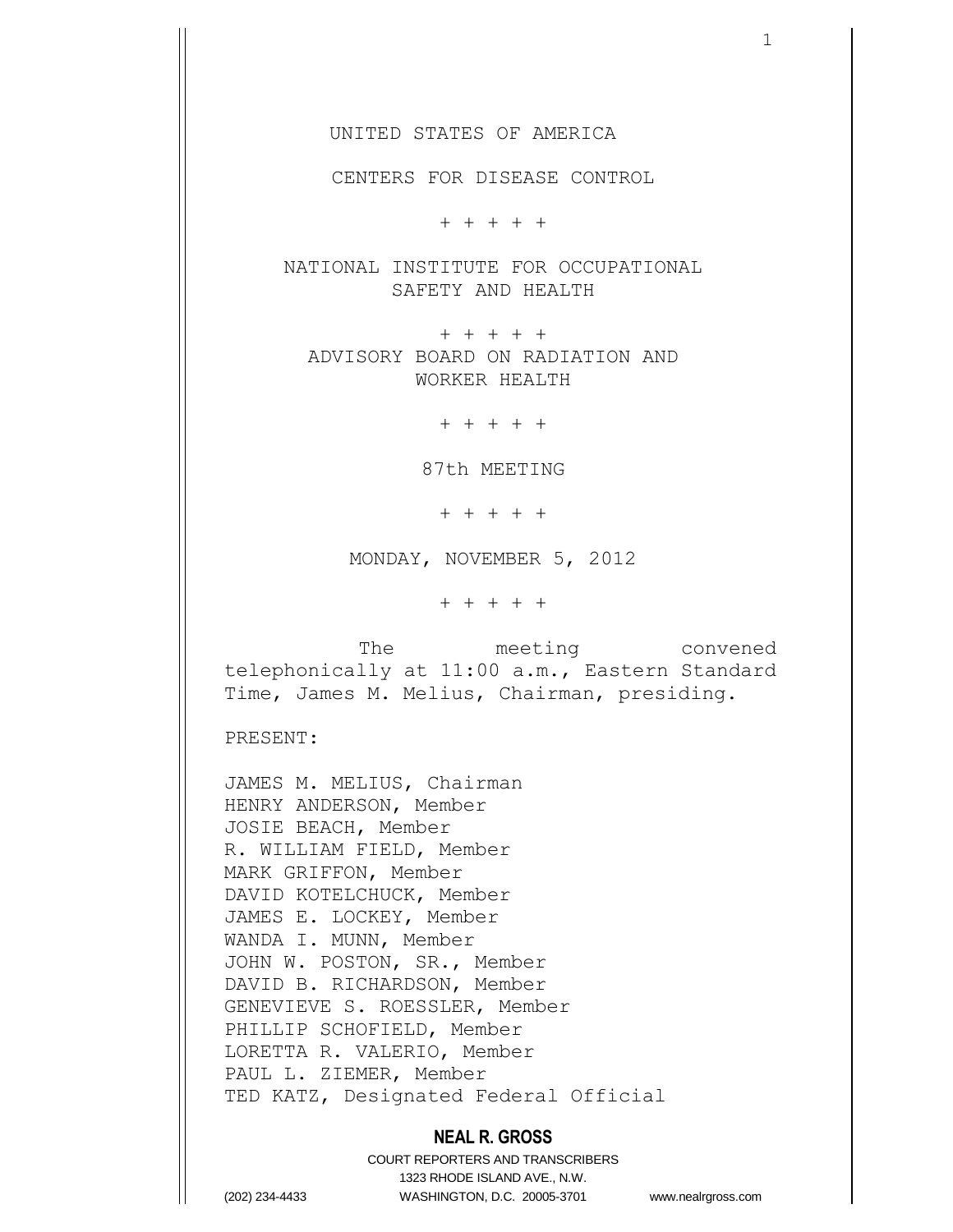REGISTERED AND/OR PUBLIC COMMENT PARTICIPANTS

ADAMS, NANCY, NIOSH Contractor AL-NABULSI, ISAF, DOE BARRIE, TERRIE BATT, CHRISTINA, CDC DETWEILER, NORA, Brookhaven National Lab HINNEFELD, STU, DCAS KINMAN, JOSH, DCAS Contractor KOTSCH, JEFF, DOL LIN, JENNY, HHS NETON, JIM, DCAS STIVER, JOHN, SC&A WARREN, BOB

### **NEAL R. GROSS**

COURT REPORTERS AND TRANSCRIBERS 1323 RHODE ISLAND AVE., N.W. (202) 234-4433 WASHINGTON, D.C. 20005-3701 www.nealrgross.com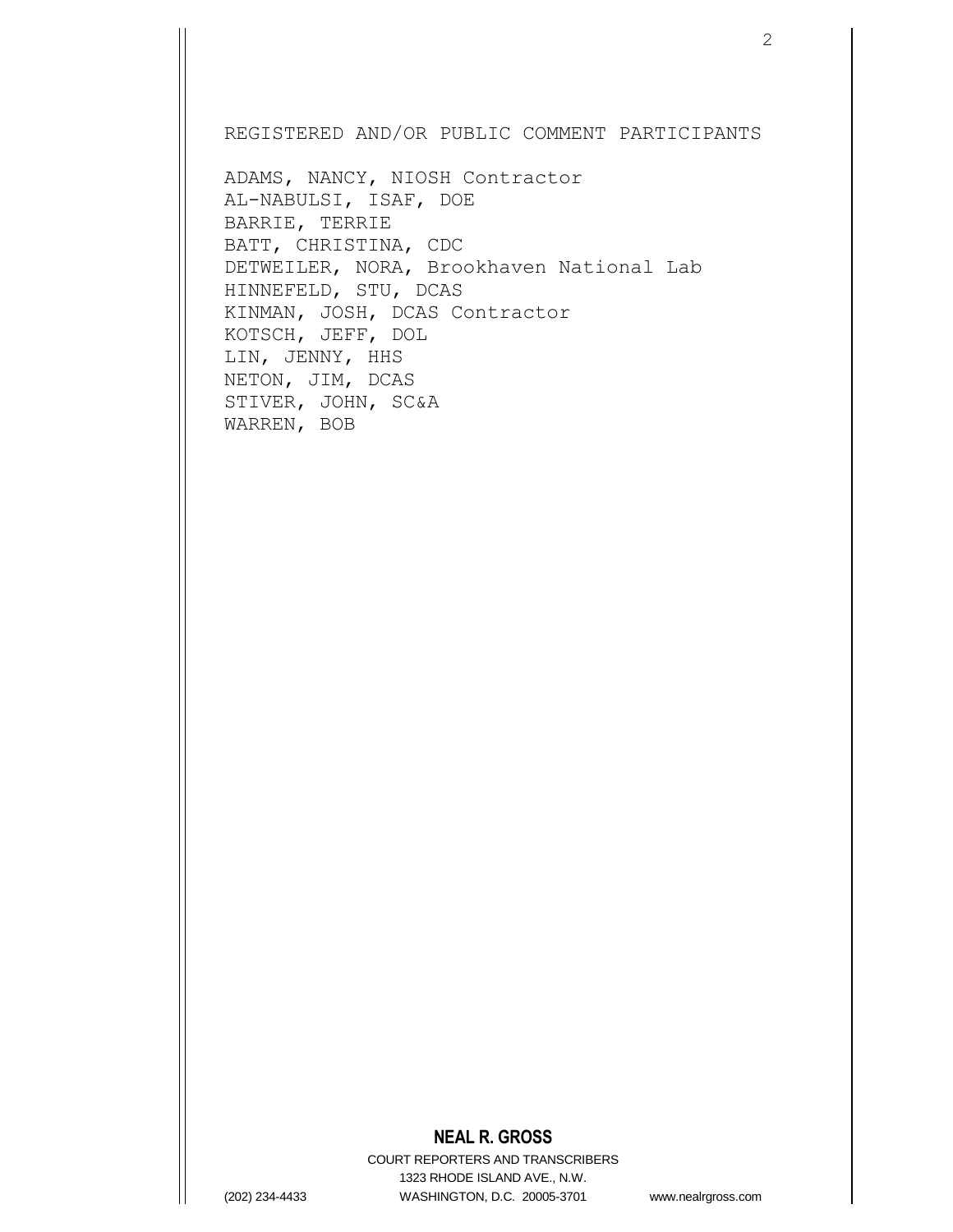## TABLE OF CONTENTS

Page No.

| Recording of Absentee Votes                   | ∽ |
|-----------------------------------------------|---|
| Petition Status Update                        |   |
| Updates from Work Groups and Subcommittees 11 |   |
| Board Correspondence                          |   |

# **NEAL R. GROSS**

COURT REPORTERS AND TRANSCRIBERS 1323 RHODE ISLAND AVE., N.W. (202) 234-4433 WASHINGTON, D.C. 20005-3701 www.nealrgross.com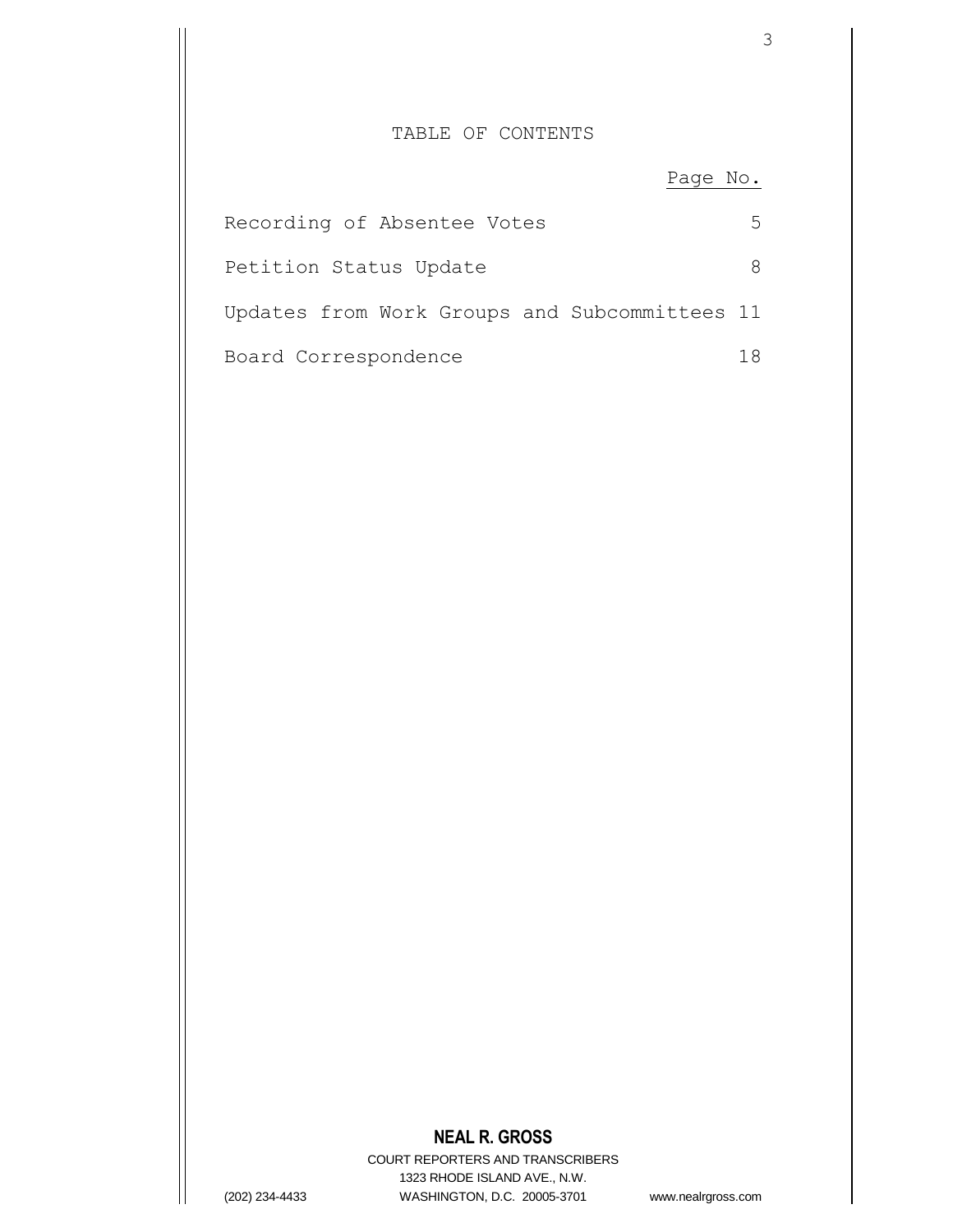**NEAL R. GROSS** COURT REPORTERS AND TRANSCRIBERS 1323 RHODE ISLAND AVE., N.W. (202) 234-4433 WASHINGTON, D.C. 20005-3701 www.nealrgross.com 1 P-R-O-C-E-E-D-I-N-G-S 2  $\parallel$  11:00 a.m. 3 MR. KATZ: Okay, let's get  $4 \parallel$  started, at least let's get roll call going.  $5 \parallel$  So, we'll begin with Board Members. 6 We don't have any SECs on the  $7 \parallel$  agenda for action today, so I don't think I  $8$  need to address conflict of interest, because  $9 \parallel$  we don't have any items related to that. So, 10 || this should be simple. 11 || But, let me run the roll call. 12 || (Roll call.) 13 || MR. KATZ: Okay, so be it, we have 14 | more than a quorum. Very good. 15 || The Board agenda is on the NIOSH 16 website under the meeting section today's 17 date, and it's a pretty simple agenda, no 18 action items on it. 19 And, Jim, it's your agenda. 20 CHAIRMAN MELIUS: The first item 21 || on the agenda is, actually, I have as 22  $\parallel$  recording absent votes, so Ted?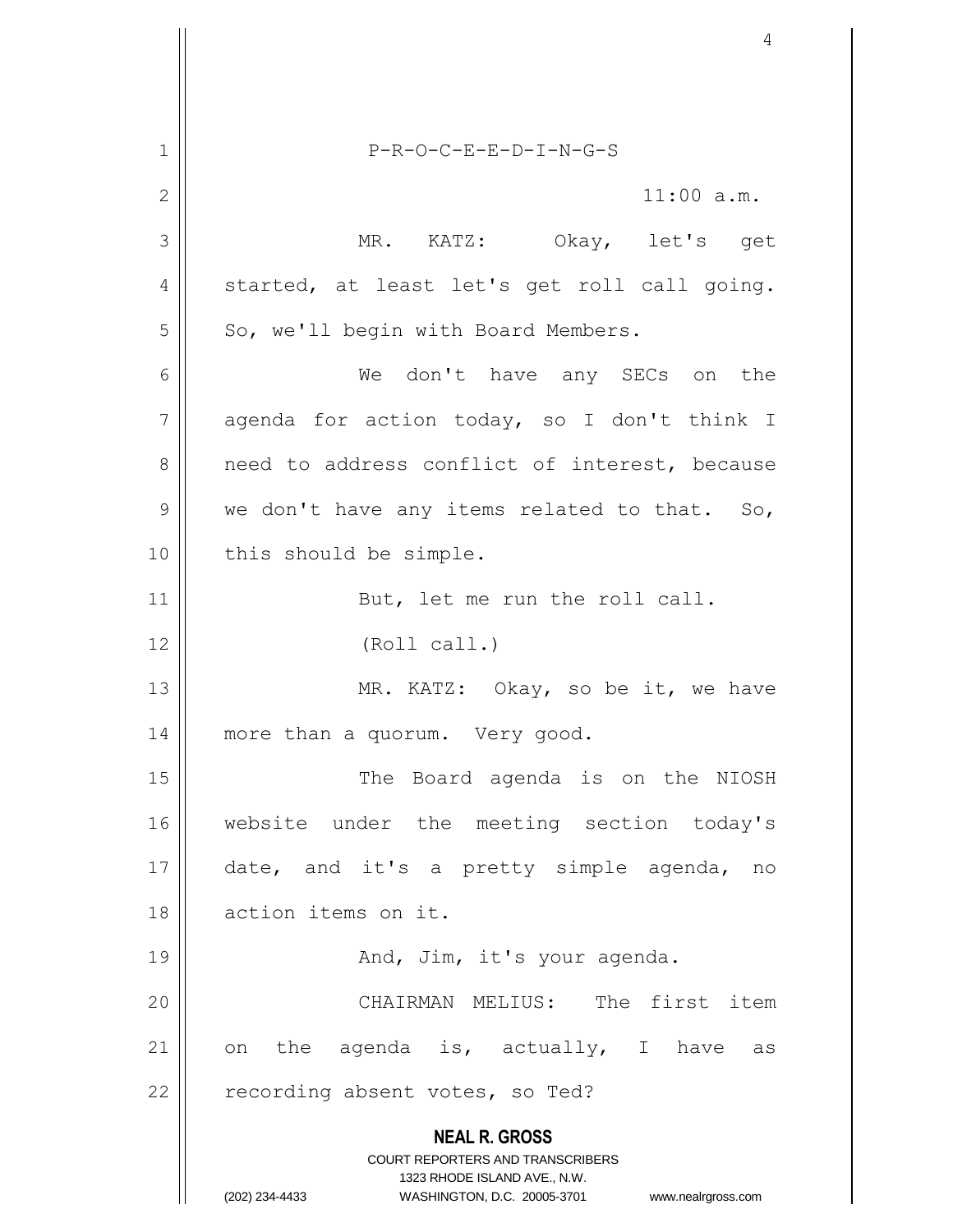|              | 5                                                                                        |
|--------------|------------------------------------------------------------------------------------------|
|              |                                                                                          |
| $\mathbf 1$  | MR. KATZ: Right, exactly.                                                                |
| $\mathbf{2}$ | So, we had Board votes at the                                                            |
| 3            | Denver meeting in September on seven different                                           |
| 4            | SECs, and this is just to record votes, to                                               |
| 5            | complete the votes considering the absentee                                              |
| 6            | Members. So, I'll just run down the list, and                                            |
| 7            | these votes were completed as of October 16th,                                           |
| 8            | which set in motion then letters of the Board                                            |
| 9            | to the Secretary on these.                                                               |
| 10           | So, we have Oak Ridge National                                                           |
| 11           | Laboratory. That was a unanimous decision to                                             |
| 12           | approve the petition, including the missing                                              |
| 13           | Members' votes.                                                                          |
| 14           | Alamos National<br>Los<br>Laboratory,                                                    |
| 15           | that was 13 in favor, one against, to approve                                            |
| 16           | the petition.                                                                            |
| 17           | Weldon Spring, that was 13 to 4 to                                                       |
| 18           | deny the petition.                                                                       |
| 19           | There was a Mound 83.14, that was                                                        |
| 20           | unanimous to approve the petition.                                                       |
| 21           | A Mound 83.13, was unanimous<br>to                                                       |
| 22           | deny the petition.                                                                       |
|              | <b>NEAL R. GROSS</b><br>COURT REPORTERS AND TRANSCRIBERS<br>1323 RHODE ISLAND AVE., N.W. |
|              | (202) 234-4433<br>WASHINGTON, D.C. 20005-3701<br>www.nealrgross.com                      |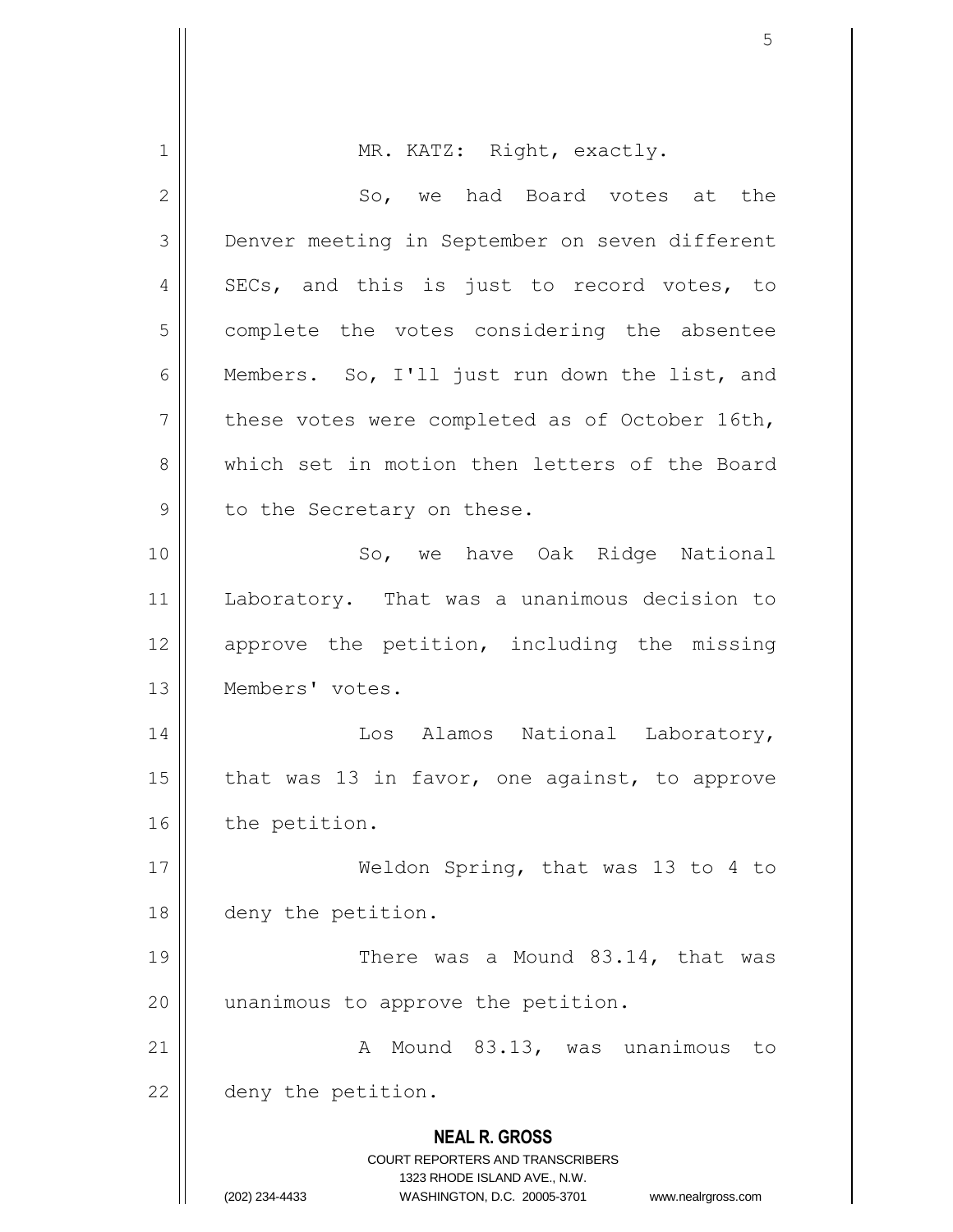**NEAL R. GROSS** COURT REPORTERS AND TRANSCRIBERS 1323 RHODE ISLAND AVE., N.W. (202) 234-4433 WASHINGTON, D.C. 20005-3701 www.nealrgross.com 1 || A United Nuclear, that was 16 in  $2 \parallel$  favor and one opposed, in favor of denying the 3 | petition. 4 And, Nuclear Metals, Corp., that  $5$  | was unanimous to approve the petition.  $6 \parallel$  And, that completes the votes.  $7 \parallel$  And, the recusals for these, Oak Ridge 8 | National Lab were Lockey, Poston, Ziemer. 9 For Los Alamos, Poston, Schofield 10 and Valerio. 11 || For Weldon Spring, Beach -- oh, 12 || no, those aren't -- no recusals for Weldon 13 | Spring, excuse me. 14 MEMBER LOCKEY: Ted? 15 || MR. KATZ: Yes. 16 MEMBER LOCKEY: Jim Lockey, I'm 17 || sorry. I had trouble with my phone. I  $18$  | couldn't  $-$ 19 || MR. KATZ: Okay, welcome. 20 || MEMBER LOCKEY: Okay. 21 | MR. KATZ: Glad to have you. 22 For Mound Gibson and Lockey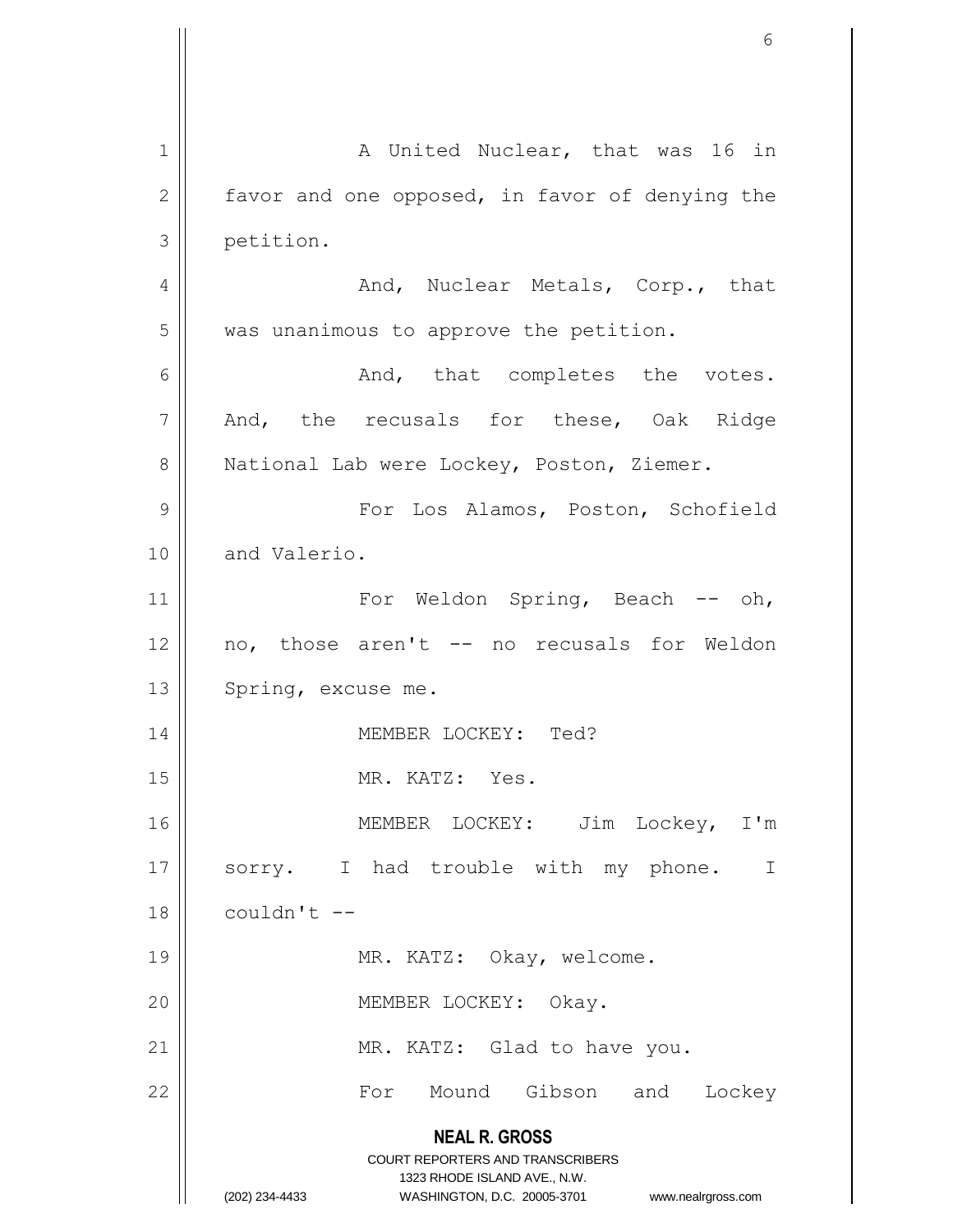**NEAL R. GROSS** COURT REPORTERS AND TRANSCRIBERS 1323 RHODE ISLAND AVE., N.W. (202) 234-4433 WASHINGTON, D.C. 20005-3701 www.nealrgross.com 1 || recused, both of the Mound actions. 2 And, no recusals for the remaining  $3 \parallel$  two, United Nuclear and Nuclear Metals. 4 And, that completes the vote 5 | registration for the September meeting. 6 || Back to you, Jim. 7 CHAIRMAN MELIUS: Okay. Thanks,  $8 \parallel$  Ted. 9 || Our next item on our agenda is the 10 | petition status update, LaVon? 11 MR. HINNEFELD: This is Stu 12 Hinnefeld. I'm going to try and cover for 13 || Bomber on this, because he's preparing to 14 || travel, and is, actually, not feeling that 15 | great either. So, he's in for a rough week, 16 I'm afraid. 17 || CHAIRMAN MELIUS: I thought he was 18 || embarrassed because of the Battelle report 19 | that he promised us. 20 || MR. HINNEFELD: Well, he contends 21  $\parallel$  that he never promised it. So --22 CHAIRMAN MELIUS: Oh, I don't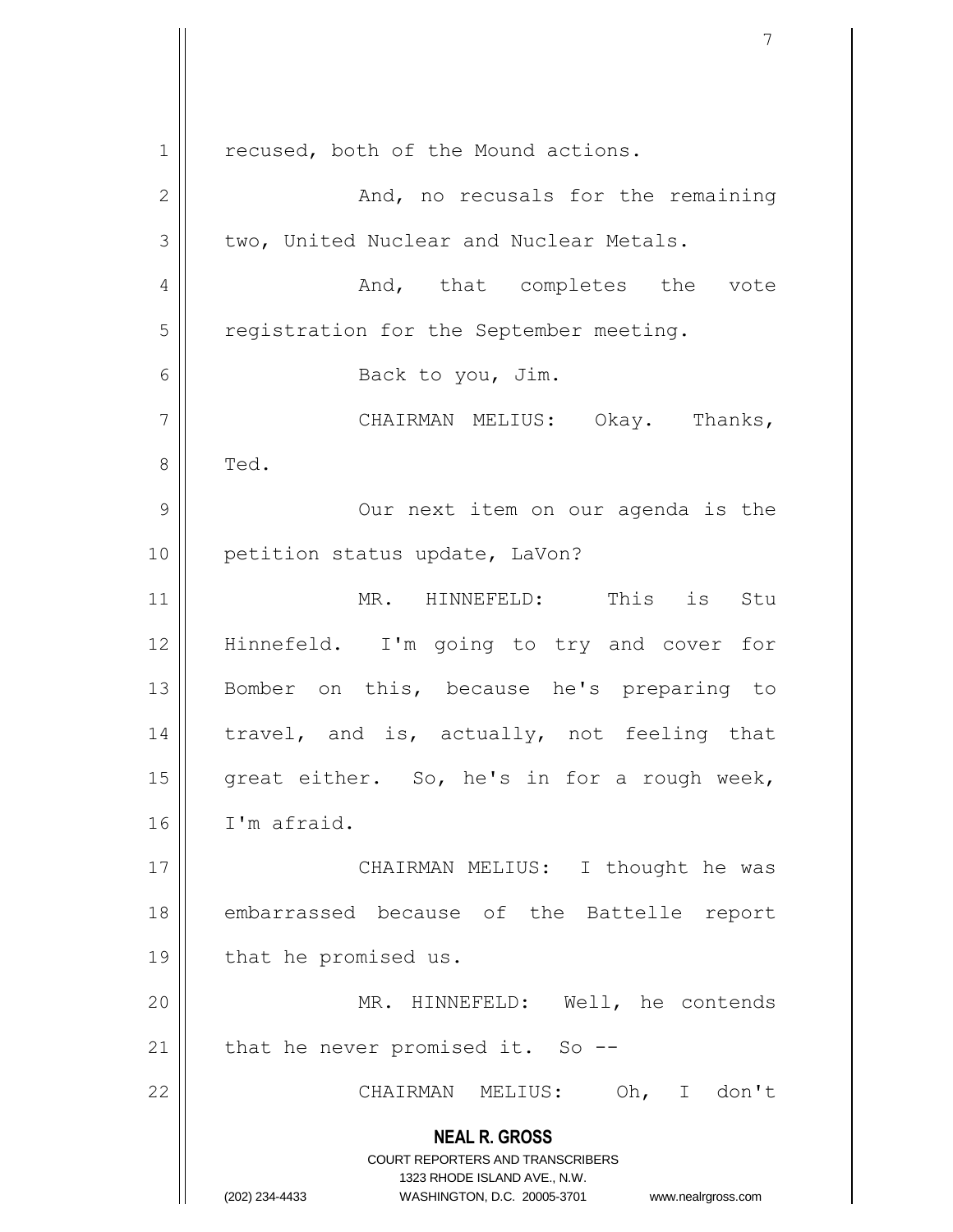**NEAL R. GROSS** COURT REPORTERS AND TRANSCRIBERS 1323 RHODE ISLAND AVE., N.W. (202) 234-4433 WASHINGTON, D.C. 20005-3701 www.nealrgross.com 1 || know. I've got the transcript here, I'll look  $2 \parallel$  it up. 3 || MR. HINNEFELD: Battelle is moving 4 along, it would be awfully close, we think, to  $5 \parallel$  the Board meeting. 6 CHAIRMAN MELIUS: No, that's fine.  $7 \parallel$  That's fine. 8 MR. HINNEFELD: We didn't think it 9 would be there in time for the Board to have a 10 look at. 11 CHAIRMAN MELIUS: That's -- we 12 || appreciate that part also. 13 MR. HINNEFELD: Okay. There are 14 || three items that we give these Evaluation 15 || Reports to the Board. These we are confident 16 will make it. 17 One is the Savannah River Site 18 Addendum. This addendum addresses thorium 19 | exposures after 1972. 20 Joslyn Manufacturing is our 21 || initial presentation of an 83.13 petition from 22 || Joslyn Manufacturing. I believe that is a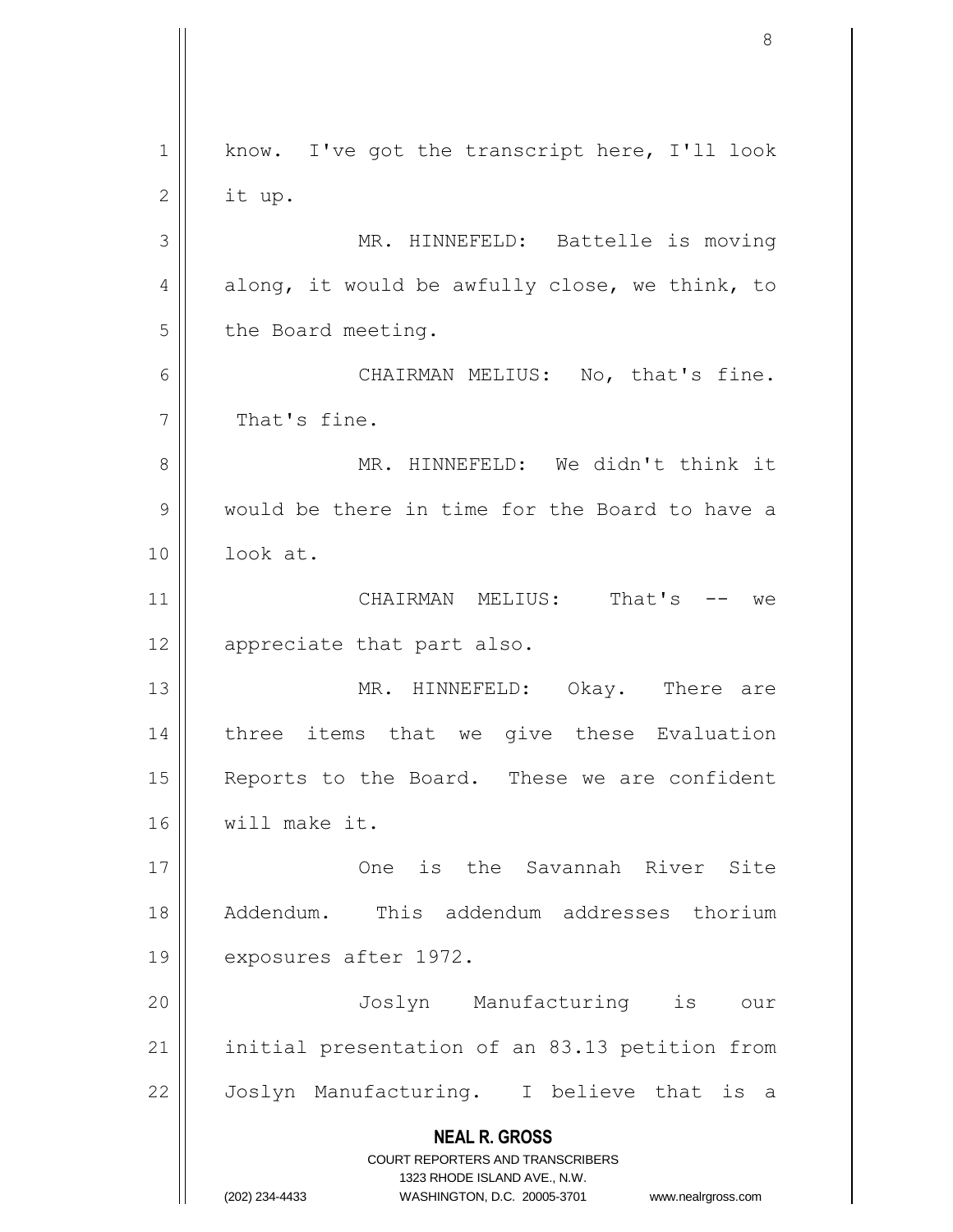1 metal firm in Fort Wayne, Indiana.

| $\mathbf{2}$   | And, the Battelle King Avenue                                                                                                                                          |
|----------------|------------------------------------------------------------------------------------------------------------------------------------------------------------------------|
| 3              | facility, which is in Columbus, Ohio, we'll be                                                                                                                         |
| $\overline{4}$ | bringing our initial Evaluation Report for an                                                                                                                          |
| 5              | 83.14 petition for Battelle King Avenue for a                                                                                                                          |
| 6              | limited period of years. This is for some --                                                                                                                           |
| 7              | I think it goes up through about the mid '50s,                                                                                                                         |
| $8\,$          | period of evaluation.                                                                                                                                                  |
| $\mathcal{G}$  | MR. KATZ: Stu, let me<br>just                                                                                                                                          |
| 10             | interrupt a second. For people on the phone,                                                                                                                           |
| 11             | I normally give this advice but I didn't on                                                                                                                            |
| 12             | the front end of this call. Please mute your                                                                                                                           |
| 13             | phones, except for those who are, actually,                                                                                                                            |
| 14             | speaking. And, if you don't have a<br>mute                                                                                                                             |
| 15             | button, if you press *6 that will mute your                                                                                                                            |
| 16             | phone. Pressing *6 again will take your phone                                                                                                                          |
| 17             | off of mute. But, please, mute your phones,                                                                                                                            |
| 18             | everyone but the person who is speaking to the                                                                                                                         |
| 19             | Board at the time.                                                                                                                                                     |
| 20             | Thank you.                                                                                                                                                             |
| 21             | CHAIRMAN<br>Stu, did<br>MELIUS:<br>you                                                                                                                                 |
| 22             | have anything else?                                                                                                                                                    |
|                | <b>NEAL R. GROSS</b><br><b>COURT REPORTERS AND TRANSCRIBERS</b><br>1323 RHODE ISLAND AVE., N.W.<br>(202) 234-4433<br>WASHINGTON, D.C. 20005-3701<br>www.nealrgross.com |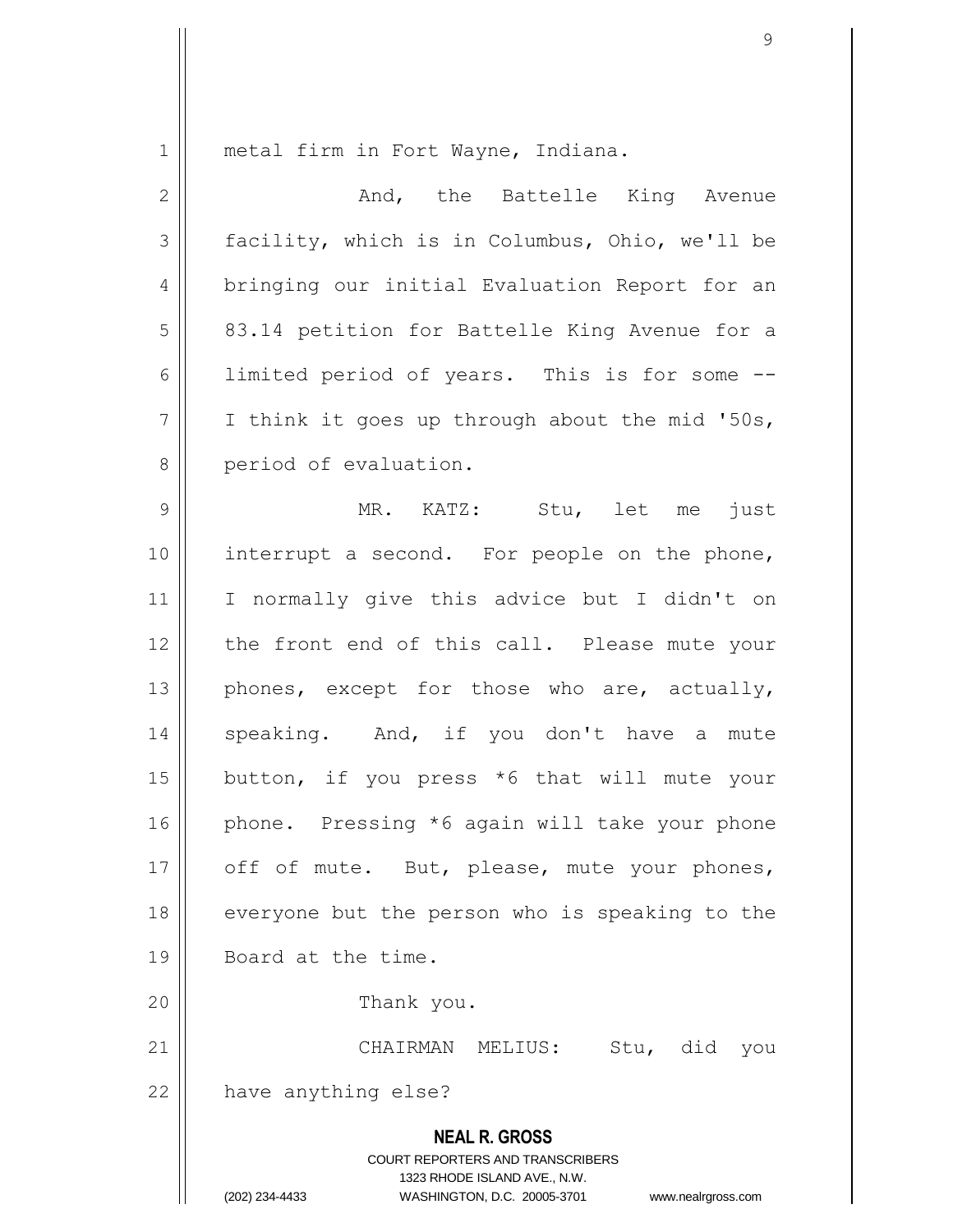**NEAL R. GROSS** COURT REPORTERS AND TRANSCRIBERS 1323 RHODE ISLAND AVE., N.W. (202) 234-4433 WASHINGTON, D.C. 20005-3701 www.nealrgross.com 1 || MR. HINNEFELD: No, those three  $2 \parallel$  are the three Evaluation Reports we expect to  $3 \parallel$  be new for the December Board meeting. Any 4 | other actions I think would come as a result 5 | of Work Group meetings that might occur 6 between now and then. 7 CHAIRMAN MELIUS: Okay. Board 8 | Members, do you have any questions for Stu on  $9$  || those? Okay. 10 || Thanks, Stu, and tell LaVon we 11 hope he feels better. 12 MR. HINNEFELD: I certainly will. 13 | Thanks. 14 CHAIRMAN MELIUS: Okay. Updates 15 | from Work Groups and Subcommittees? Anybody, 16 any chairs of any Work Group or Subcommittee  $17$  | that wish to provide updates? 18 MEMBER MUNN: Yes, Jim, this is 19 Wanda. 20 || CHAIRMAN MELIUS: Okay. 21 || MEMBER MUNN: Subcommittee on 22 || Procedures Review met November the 1st at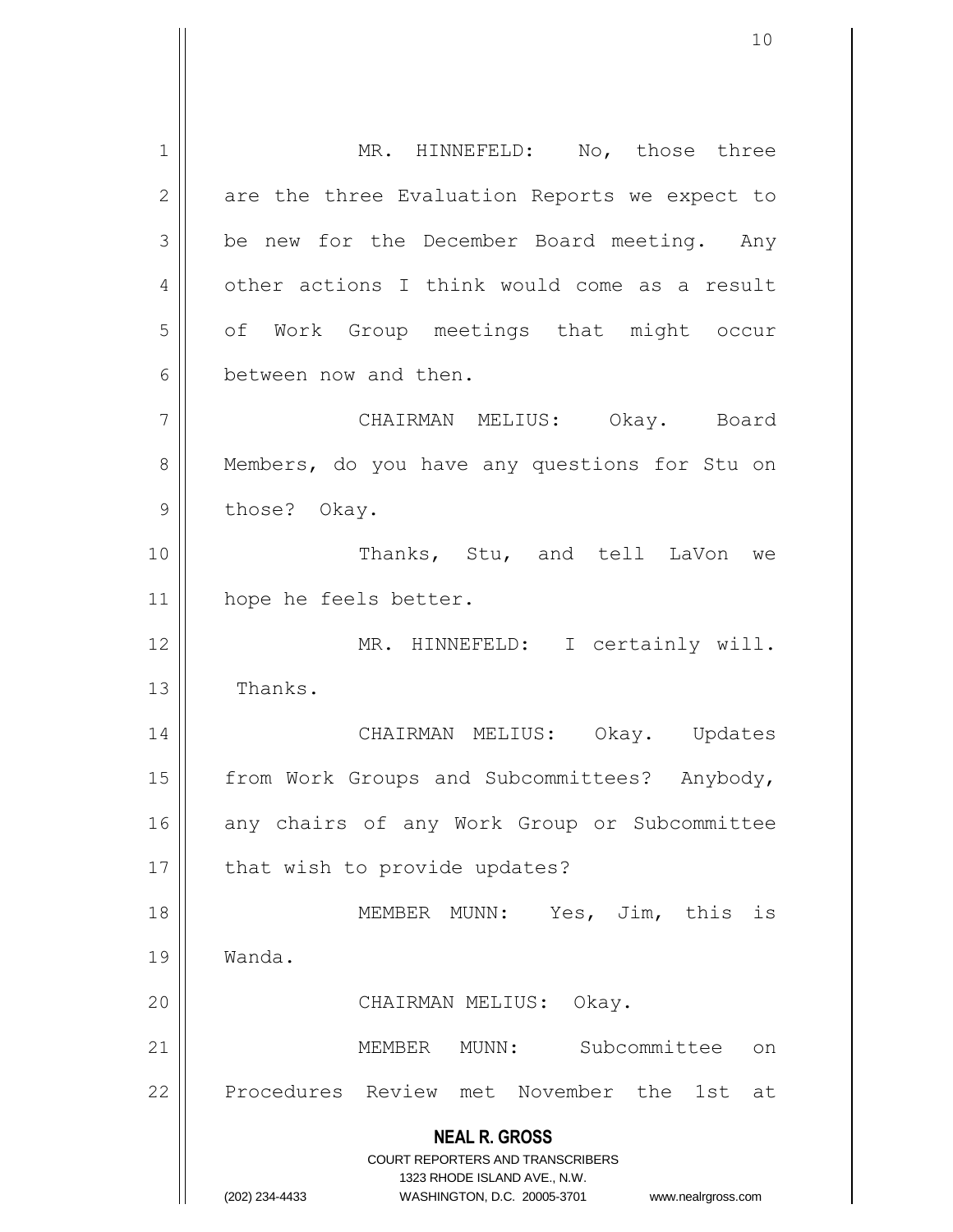| $\mathbf 1$    | Cincinnati, and had a rather full agenda.                                                       |
|----------------|-------------------------------------------------------------------------------------------------|
| $\mathbf{2}$   | We covered a variety of issues.                                                                 |
| 3              | We are pleased to report that the Board                                                         |
| $\overline{4}$ | reporting system is in good operating                                                           |
| 5              | condition. It suffers from occasional digital                                                   |
| 6              | malaise that I think all of our systems do,                                                     |
| $\overline{7}$ | but for the most part it's functioning very                                                     |
| 8              | well.                                                                                           |
| 9              | It's being populated with an                                                                    |
| 10             | additional set of White Papers and related                                                      |
| 11             | materials, so that we will have better                                                          |
| 12             | opportunities to access those materials                                                         |
| 13             | quickly, and while we are in session. That's                                                    |
| 14             | moving along at a fairly brisk rate.                                                            |
| 15             | are looking at a number of<br>We                                                                |
| 16             | PERs, several OTIBs. Our report for the                                                         |
| 17             | totals that we are tracking has changed a                                                       |
| 18             | little bit, enough to be significant to us.                                                     |
| 19             | Our total number of findings that we are                                                        |
| 20             | dealing with remains at 576.                                                                    |
| 21             | We have closed 345 of those. We                                                                 |
| 22             | have in abeyance, which means we have finished                                                  |
|                | <b>NEAL R. GROSS</b><br><b>COURT REPORTERS AND TRANSCRIBERS</b><br>1323 RHODE ISLAND AVE., N.W. |
|                | (202) 234-4433<br>WASHINGTON, D.C. 20005-3701 www.nealrgross.com                                |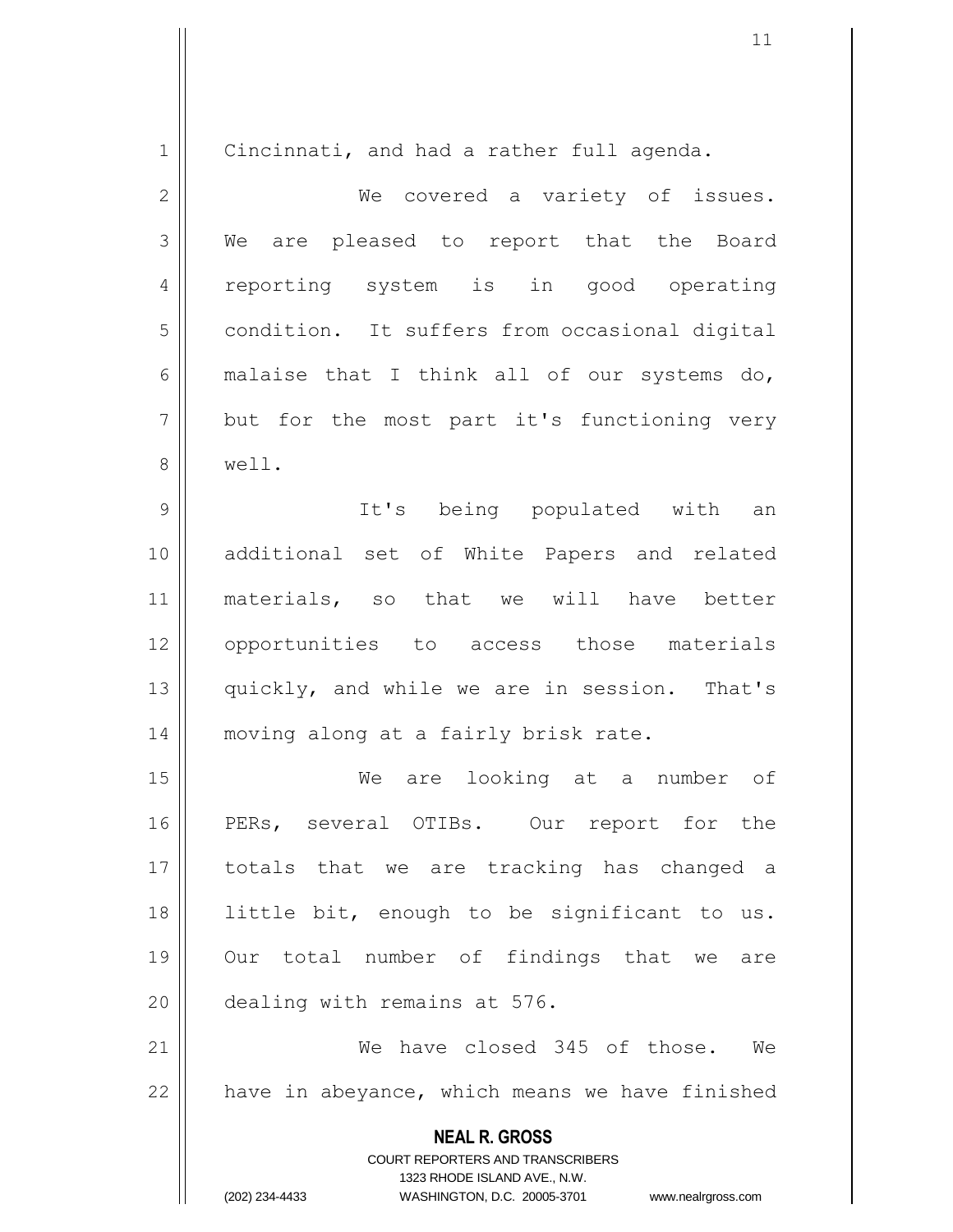**NEAL R. GROSS** COURT REPORTERS AND TRANSCRIBERS 1323 RHODE ISLAND AVE., N.W. 1 || with them and they are simply waiting for the 2  $\parallel$  final documentation to come out, is total of  $3 \parallel$  about 81 or 14 percent of the number that we 4 have total. 5 And, we have addressed that issue 6 another time for about 23 of those, so we have 7 a total of 449 closed as far as we are  $8 \parallel$  concerned, and that's about 80 percent, just 9 || over 75 percent. We are pleased with the 10 || progress we are making. 11 Our Designated Federal Official 12 || suggested that, perhaps, as we close some of 13  $\parallel$  these major items, it might be a good idea to 14  $\parallel$  report that out to the Board. So, we have two 15  $\parallel$  items to relay to you today that we believe we 16 | have put to bed. 17 || Che is OTIB-70, which I remember 18  $\parallel$  the crucial findings that you may recall, we 19 had multiple findings regarding residual 20 | periods. And those dose reconstruction factors 21 | for clean-up. 22 || Che of the key factors that we

(202) 234-4433 WASHINGTON, D.C. 20005-3701 www.nealrgross.com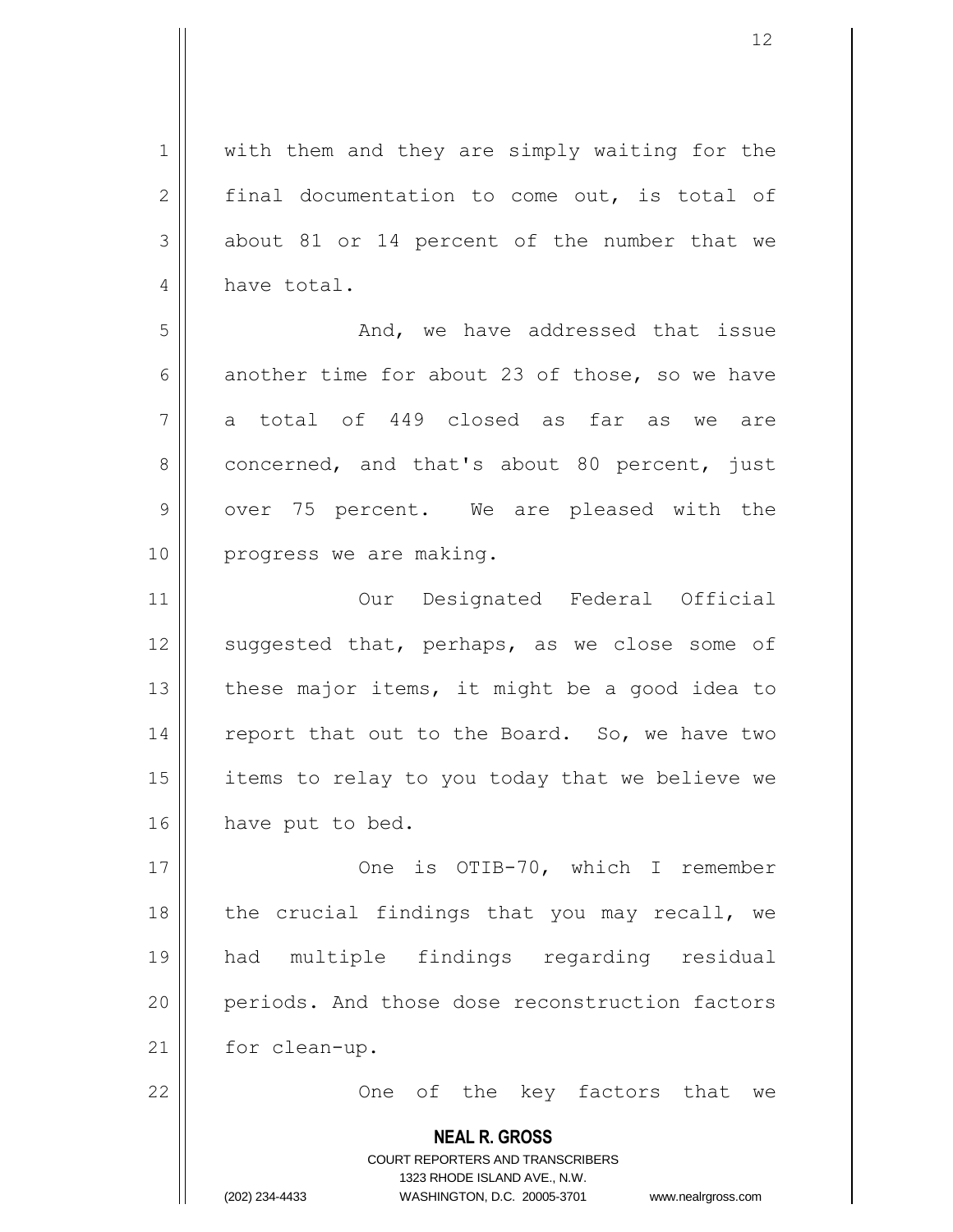| $\mathbf 1$  | now closed is the source<br>have<br>term                                                            |
|--------------|-----------------------------------------------------------------------------------------------------|
| $\mathbf{2}$ | depreciation rate that's changed from .01 per                                                       |
| 3            | day to .00067 per day.                                                                              |
| 4            | And, the OTIB system that's                                                                         |
| 5            | completed, including the removal of the                                                             |
| 6            | superfluous unused attachment fee, which was                                                        |
| 7            | in the original document that's now come out,                                                       |
| 8            | so that we have a good clean OTIB to work                                                           |
| 9            | with.                                                                                               |
| 10           | We've also dealt with the $ER-12$ ,                                                                 |
| 11           | which was the evaluation of highly insoluble                                                        |
| 12           | plutonium compounds.                                                                                |
| 13           | The Dose Reconstruction Committee                                                                   |
| 14           | has selected cases for us to review in detail,                                                      |
| 15           | nine of them. Two of them were repeats of the                                                       |
| 16           | same case, and so eight cases were done in                                                          |
| 17           | real detail.                                                                                        |
| 18           | They focused on Type M and Type S                                                                   |
| 19           | plutonium, and Dose Reconstruction procedures                                                       |
| 20           | were verified in accordance with OTIB-49.                                                           |
| 21           | There were no findings, that review is closed,                                                      |
| 22           | created for OTIB-49 is a major factor in the                                                        |
|              | <b>NEAL R. GROSS</b>                                                                                |
|              | <b>COURT REPORTERS AND TRANSCRIBERS</b>                                                             |
|              | 1323 RHODE ISLAND AVE., N.W.<br>(202) 234-4433<br>WASHINGTON, D.C. 20005-3701<br>www.nealrgross.com |

 $\mathsf{I}$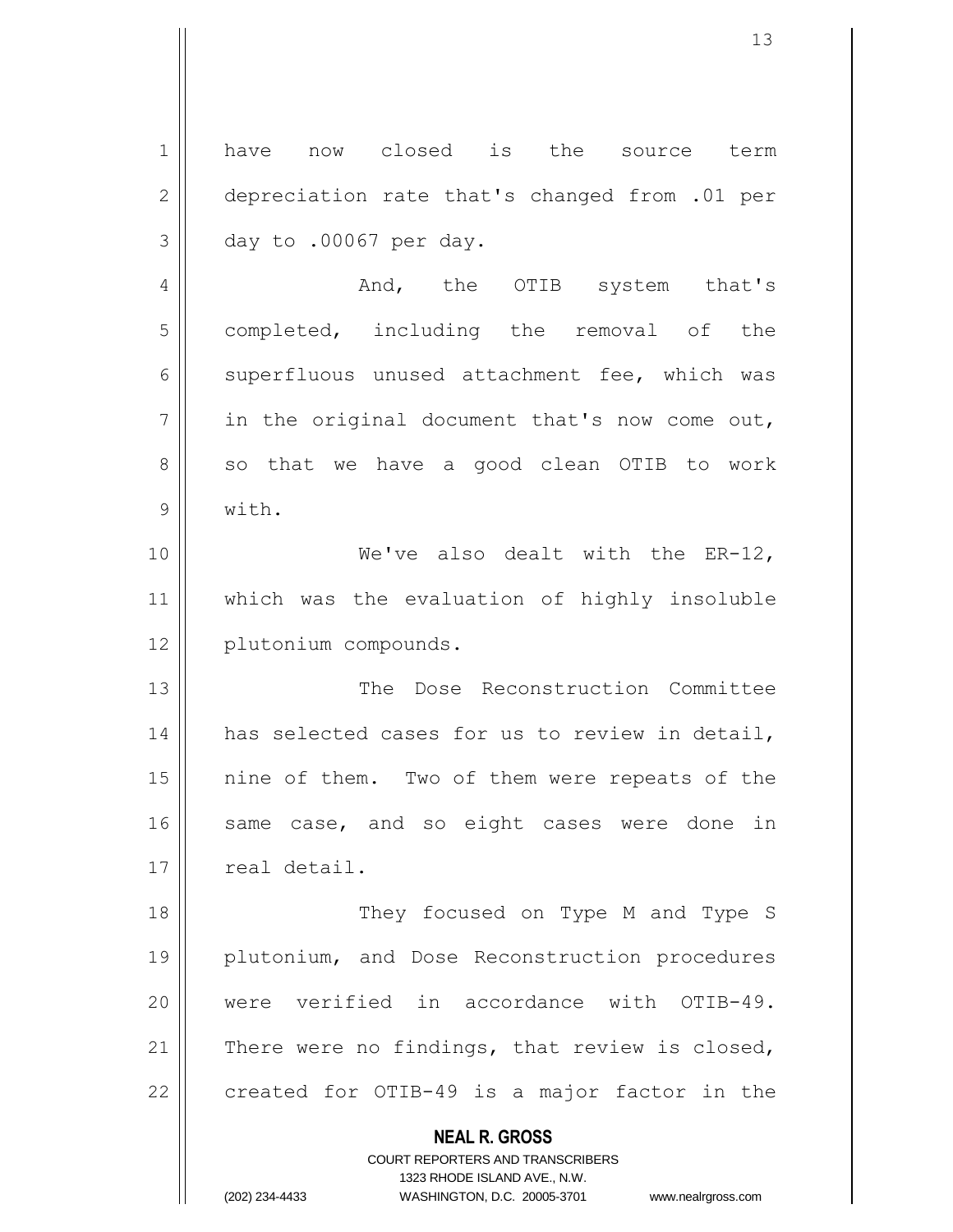**NEAL R. GROSS** COURT REPORTERS AND TRANSCRIBERS 1323 RHODE ISLAND AVE., N.W. (202) 234-4433 WASHINGTON, D.C. 20005-3701 www.nealrgross.com 1 | No Findings Report, and it's been described as  $2 \parallel$  an excellent workbook, so we are pleased with  $3$  | the report to SC&A. 4 || Our next meeting is scheduled in 5 || February, I believe February 5th, Tuesday, 6 February 5th, in Cincinnati, and that is the 7 | total of our report. 8 CHAIRMAN MELIUS: Okay. Thank 9 you, Wanda. 10 || Any questions for Wanda? 11 Okay. Any other Work Group or 12 | Subcommittee chairs wish to report? 13 MEMBER ZIEMER: This is Ziemer. I 14 | can report on TBD-6000. 15 || CHAIRMAN MELIUS: Okay. 16 MEMBER ZIEMER: Our Work Group is 17 || scheduled to meet November 28th. We will be 18 focusing on the General Steel Industries' 19 petition following up on the materials that we 20 || presented to the Board at the last meeting, 21 || which had to do with the use of surrogate data  $22$  | on the GSI site, and some related issues. We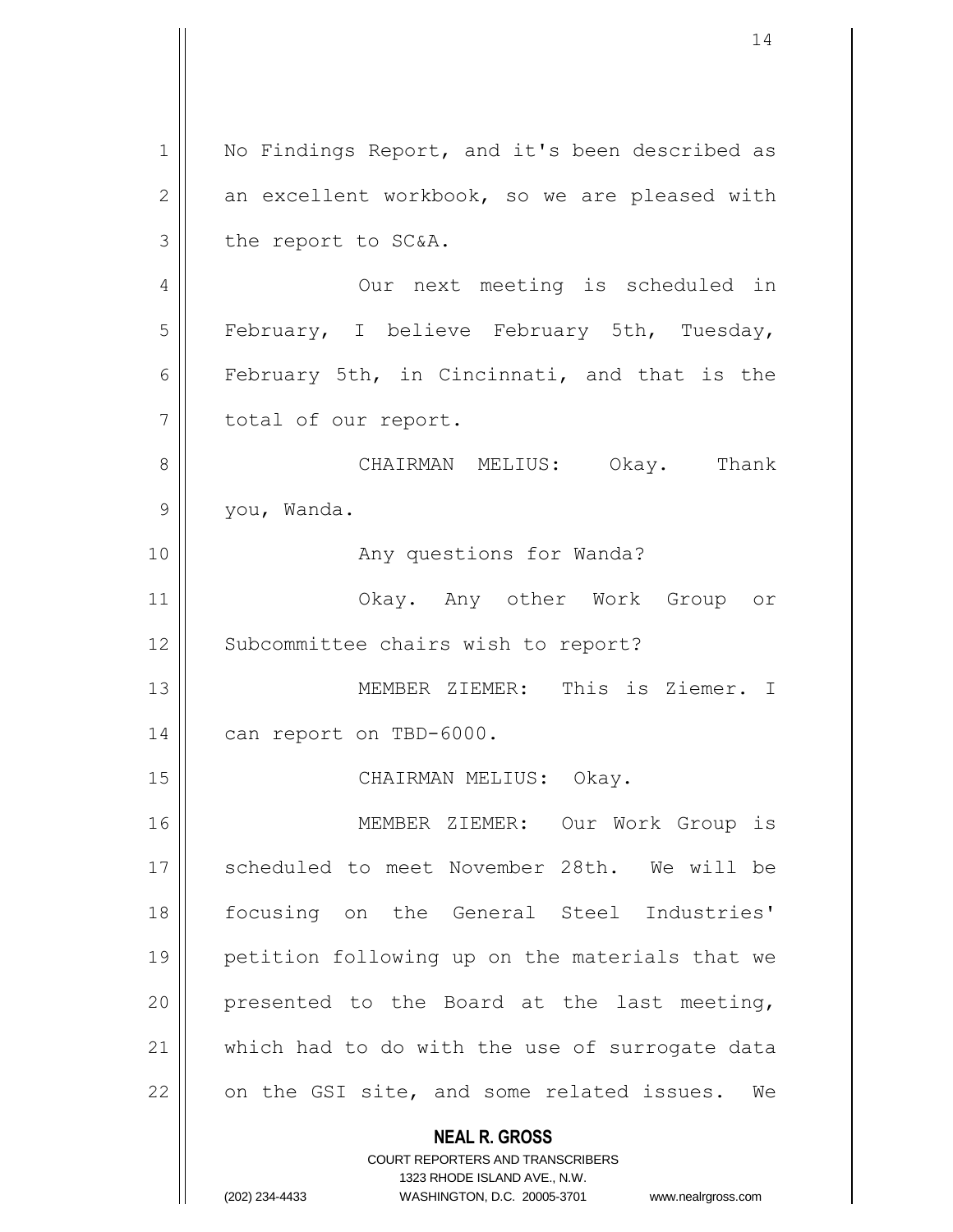**NEAL R. GROSS** COURT REPORTERS AND TRANSCRIBERS 1323 RHODE ISLAND AVE., N.W. (202) 234-4433 WASHINGTON, D.C. 20005-3701 www.nealrgross.com 1 are hopeful that we'll able to do complete the 2 | recommendation on the petition itself in time  $3 \parallel$  for the next full Board meeting. 4 | CHAIRMAN MELIUS: Okay, great.  $5 \parallel$  Good. 6 Any other Work Group chairs that 7 | wish to report?  $8 \parallel$  Okay, then  $-$ 9 || MEMBER GRIFFON: This is Mark. 10 CHAIRMAN MELIUS: Okay, hey, Mark. 11 || MEMBER GRIFFON: Just a quick 12 || note. I mean, this isn't really a Work Group 13 meeting, but LaVon and SC&A, and I'm going to 14 | join them, we are going to Rocky Flats in the 15 next two days, and there's going to be some 16 interviews in follow up to the new petition 17 || that's out there. 18 CHAIRMAN MELIUS: Okay. 19 MEMBER GRIFFON: So, that's work 20  $\parallel$  for our future Work Group meeting, I'm sure, 21  $\parallel$  and I hope he's not too sick, because I don't 22 || want to get sick.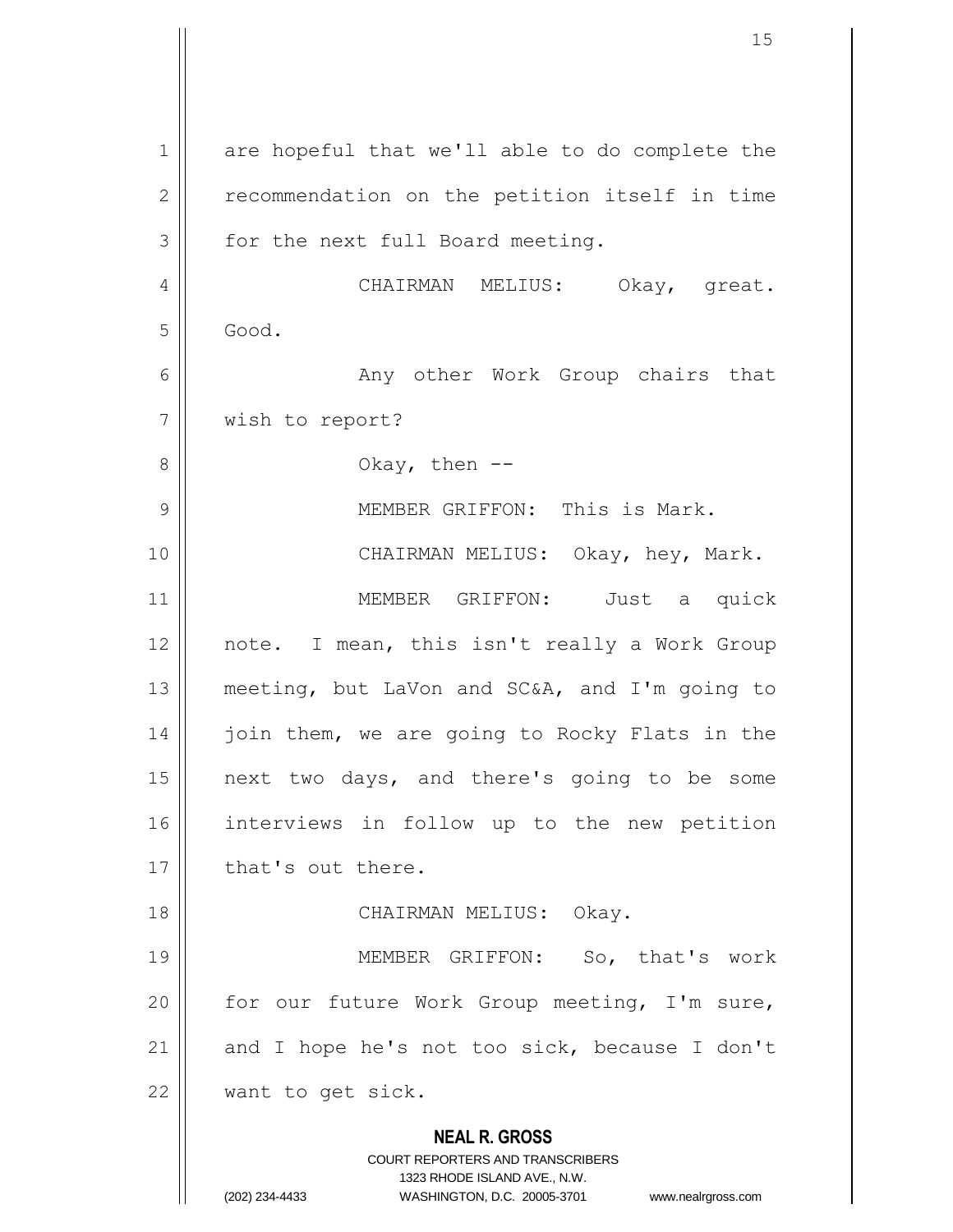**NEAL R. GROSS** COURT REPORTERS AND TRANSCRIBERS 1323 RHODE ISLAND AVE., N.W. (202) 234-4433 WASHINGTON, D.C. 20005-3701 www.nealrgross.com 1 || CHAIRMAN MELIUS: Okay. Good.  $2 \parallel$  Okay. 3 | Rany other updates? 4 || MEMBER BEACH: Jim, this is Josie. 5 I'll go ahead and following up on what Mark  $6 \parallel$  just said. 7 Kansas City we are going to be 8 visiting the site there the first week of 9 December to do some on-site interviews and 10 data capture as well with SC&A and NIOSH. 11 || CHAIRMAN MELIUS: Okay. Good. 12 | Anybody else? 13 || MEMBER BEACH: And again, this is 14 Josie, Worker Outreach meets this week on 15  $\parallel$  Thursday. I think we should be able to wrap 16 || up our review of Rocky Flats, and possibly 17 || pick a new site to review. 18 CHAIRMAN MELIUS: Okay. Very 19 || good. So, you got your -- you are getting 20 | your NIOSH report? 21 || MEMBER BEACH: Yes, we just got it,  $22$  |  $\alpha$ ctually.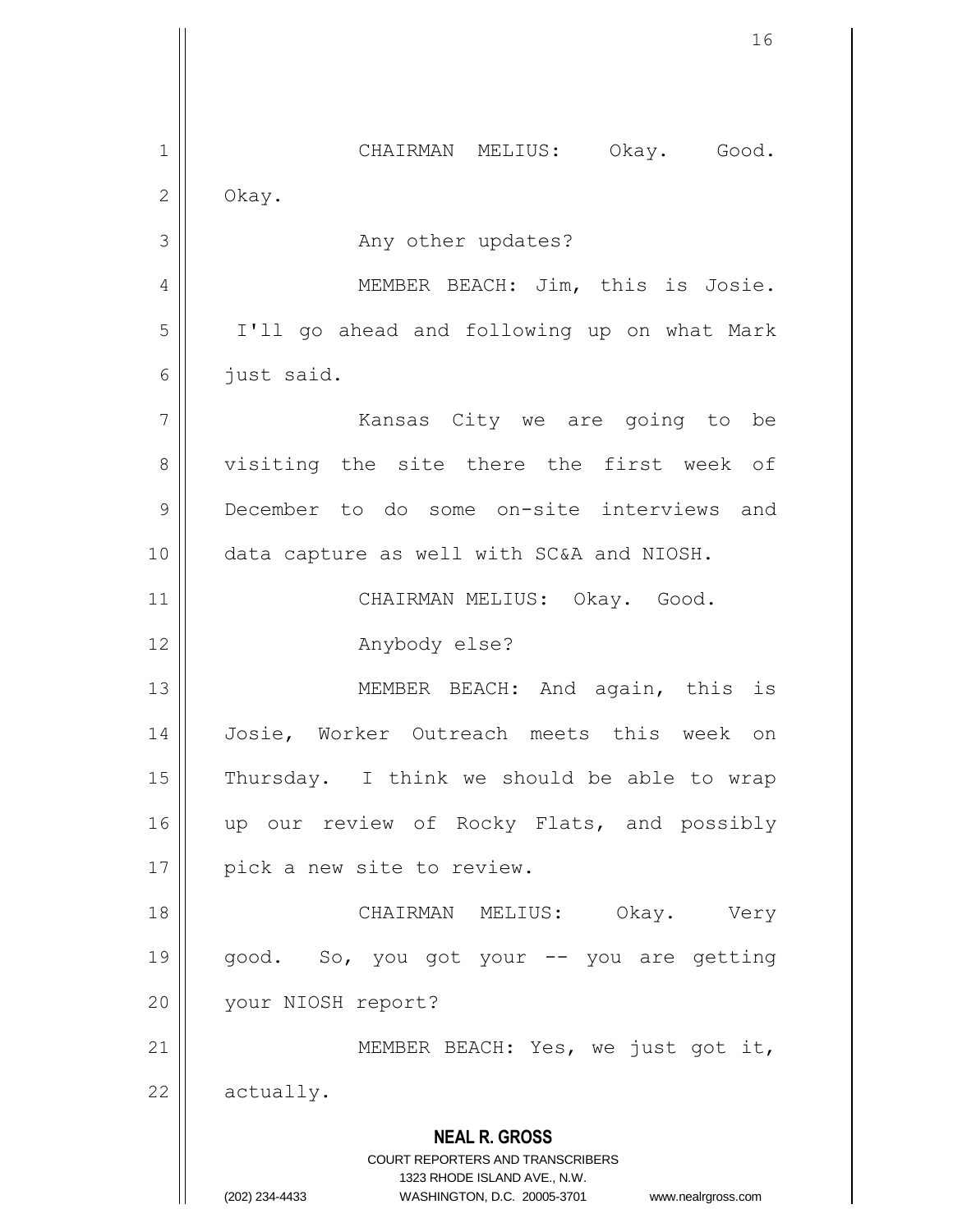| 1  | CHAIRMAN MELIUS: Okay.                                                                          |
|----|-------------------------------------------------------------------------------------------------|
| 2  | MEMBER BEACH: Yes.                                                                              |
| 3  | CHAIRMAN MELIUS: Very good.                                                                     |
| 4  | Any other Work Group updates?                                                                   |
| 5  | Okay. Board correspondence? I                                                                   |
| 6  | don't believe we have anything new that's come                                                  |
| 7  | in since our last meeting.                                                                      |
| 8  | And, Ted, do you want to update us                                                              |
| 9  | on the December Board meeting?                                                                  |
| 10 | MR. KATZ: Sure, Jim.                                                                            |
| 11 | We have -- we had a little hiccup                                                               |
| 12 | in the hotel arrangements by CDC, and so we                                                     |
| 13 | have a small change in venue.                                                                   |
| 14 | We are going to be meeting, not in                                                              |
| 15 | Oak Ridge proper, but in Knoxville, for the                                                     |
| 16 | December meeting, which is December 11 and 12.                                                  |
| 17 | And, we'll be sending out                                                                       |
| 18 | information on the hotel as soon as the sort                                                    |
| 19 | of pre-contact agreement is in place. But, it                                                   |
| 20 | will be -- so, don't call the hotel yet, but                                                    |
| 21 | it will be the Knoxville Hilton. And, that's                                                    |
| 22 | about less than 30 minutes from Oak Ridge,                                                      |
|    | <b>NEAL R. GROSS</b><br><b>COURT REPORTERS AND TRANSCRIBERS</b><br>1323 RHODE ISLAND AVE., N.W. |
|    | (202) 234-4433<br>WASHINGTON, D.C. 20005-3701<br>www.nealrgross.com                             |

 $\overline{\phantom{a}}$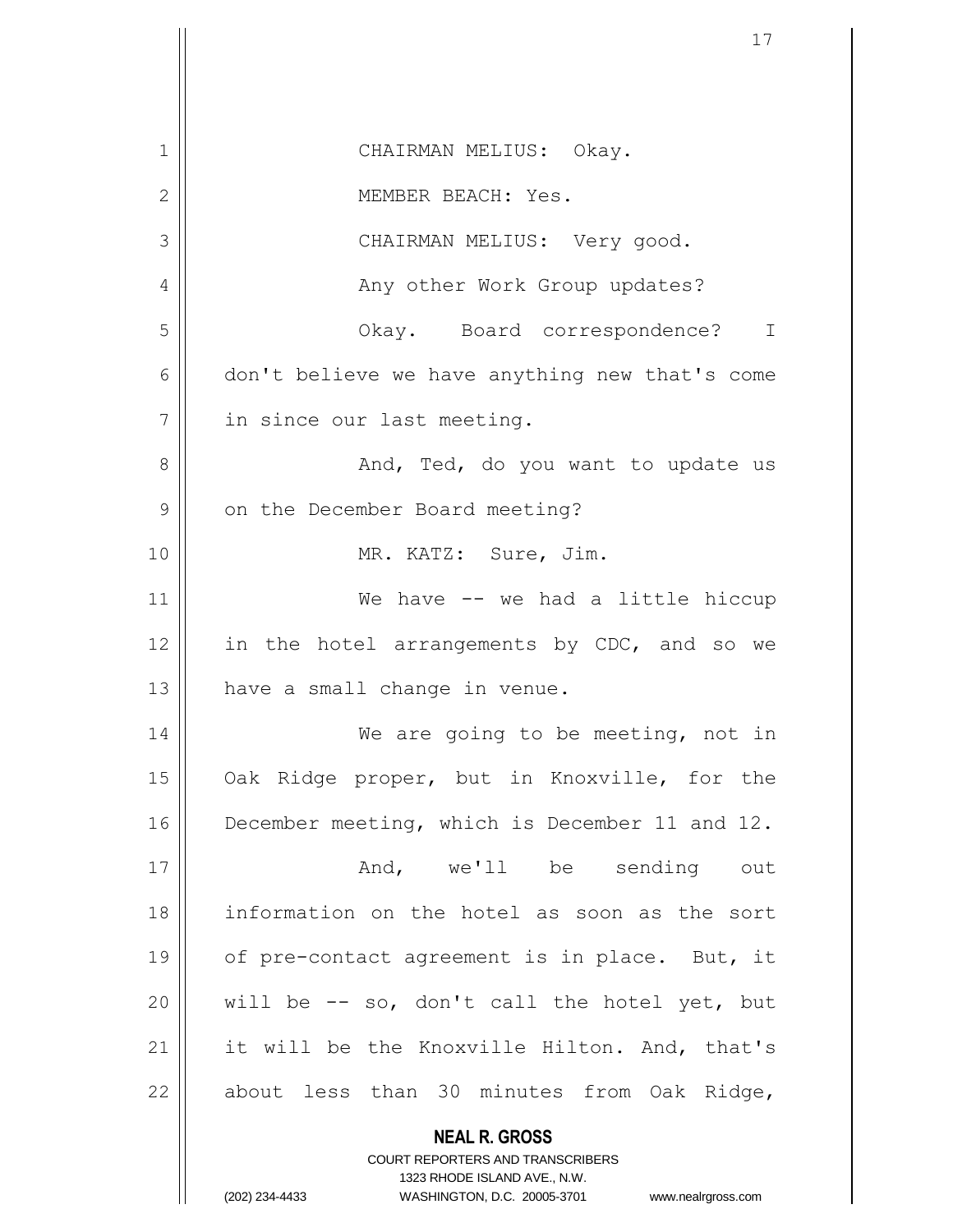| $\mathbf 1$    | and, apparently, quite a few people from Oak  |
|----------------|-----------------------------------------------|
| $\mathbf{2}$   | Ridge live in the Knoxville area. So, I am    |
| 3              | hopeful that that will be convenient for some |
| 4              | folks from Oak Ridge.                         |
| 5              | CHAIRMAN MELIUS: One of the                   |
| 6              | problems with Oak Ridge we ran into were      |
| $\overline{7}$ | holiday parties, which were taking the rooms  |
| 8              | up that we would normally be able to utilize  |
| 9              | for the meeting rooms that we normally        |
| 10             | utilize.                                      |
| 11             | MR. KATZ: Right, thanks, Jim.                 |
| 12             | CHAIRMAN MELIUS: Yes. We'll have              |
| 13             | to remember, I guess remember that when we    |
| 14             | schedule or something.                        |
| 15             | anyway, we will plan on the<br>So             |
| 16             | two-day meeting in December. We'll try to put |
| 17             | together the agenda. It's hard to tell, but   |
| 18             | it will probably be the full -- I expect the  |
| 19             | full two days, given that we have the three   |
| 20             | new SECs, plus some other ones we<br>are      |
| 21             | finishing up. But, we'll put that together as |
| 22             | we can.                                       |
|                | <b>NEAL R. GROSS</b>                          |

1323 RHODE ISLAND AVE., N.W.

COURT REPORTERS AND TRANSCRIBERS

(202) 234-4433 WASHINGTON, D.C. 20005-3701 www.nealrgross.com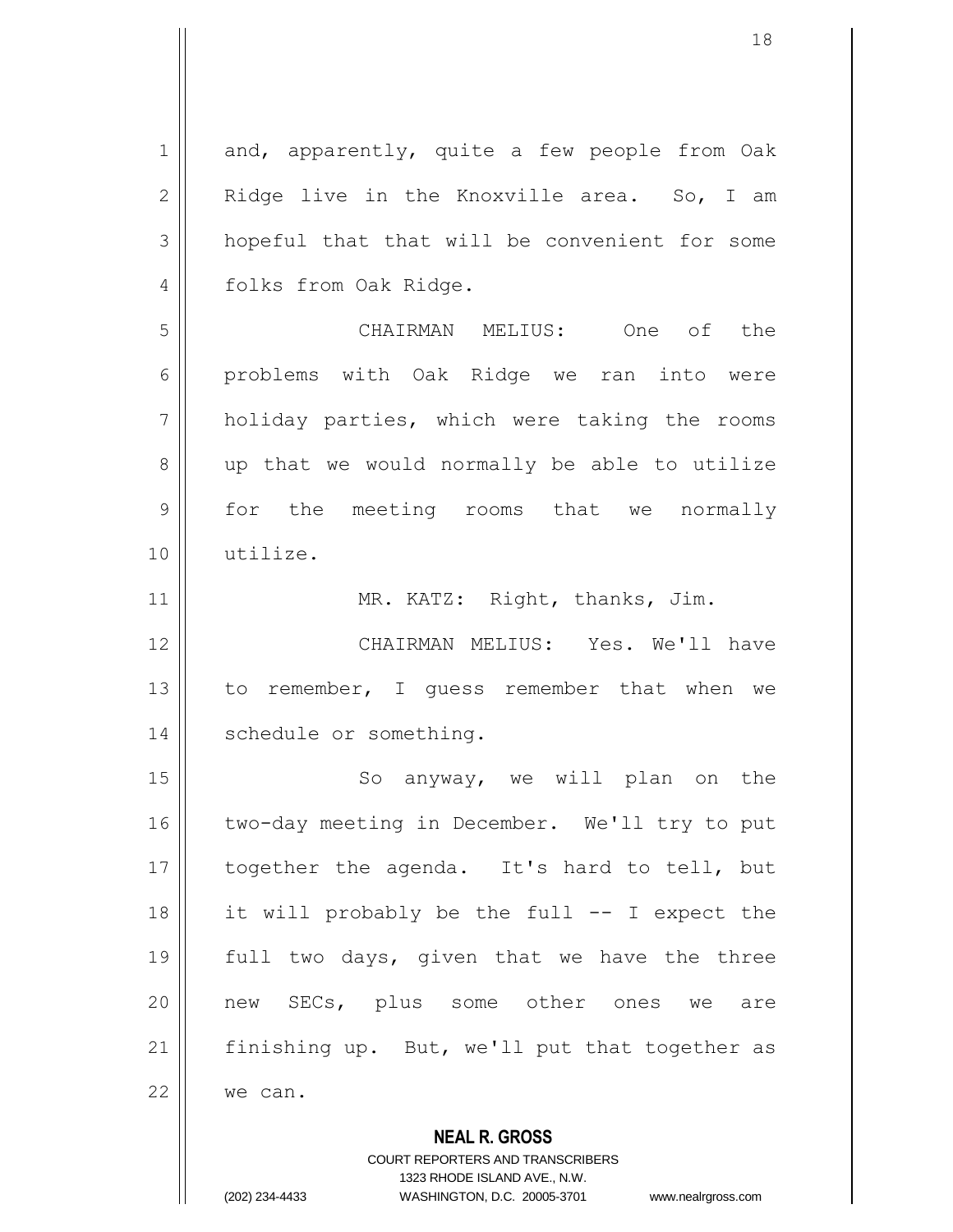| 1  | And, as Ted said, he'll get the                                     |
|----|---------------------------------------------------------------------|
| 2  | notice out on the hotel and other                                   |
| 3  | arrangements, but I think -- assume we can                          |
| 4  | plan on flying in and out of Knoxville for the                      |
| 5  | meeting.                                                            |
| 6  | And, I think that's all the                                         |
| 7  | business we have on the agenda this time.                           |
| 8  | Anything else, Ted, we need to be                                   |
| 9  | updated on?                                                         |
| 10 | MR. KATZ: No, no, that covers it.                                   |
| 11 | And, as Jim says, we'll be getting                                  |
| 12 | out a draft agenda for the Board Members for                        |
| 13 | the December meeting shortly, because we,                           |
| 14 | actually, have to get a Federal Register                            |
| 15 | notice out pretty quickly.                                          |
| 16 | CHAIRMAN MELIUS: Okay.                                              |
| 17 | MR. KATZ: So, we'll take care of                                    |
| 18 | that.                                                               |
| 19 | CHAIRMAN MELIUS: Okay, good.                                        |
| 20 | MEMBER RICHARDSON: This is Dave.                                    |
| 21 | A question. You said that it would be the                           |
| 22 | full two days, meaning that we should fly in                        |
|    | <b>NEAL R. GROSS</b><br>COURT REPORTERS AND TRANSCRIBERS            |
|    | 1323 RHODE ISLAND AVE., N.W.                                        |
|    | (202) 234-4433<br>WASHINGTON, D.C. 20005-3701<br>www.nealrgross.com |

 $\mathsf{l}$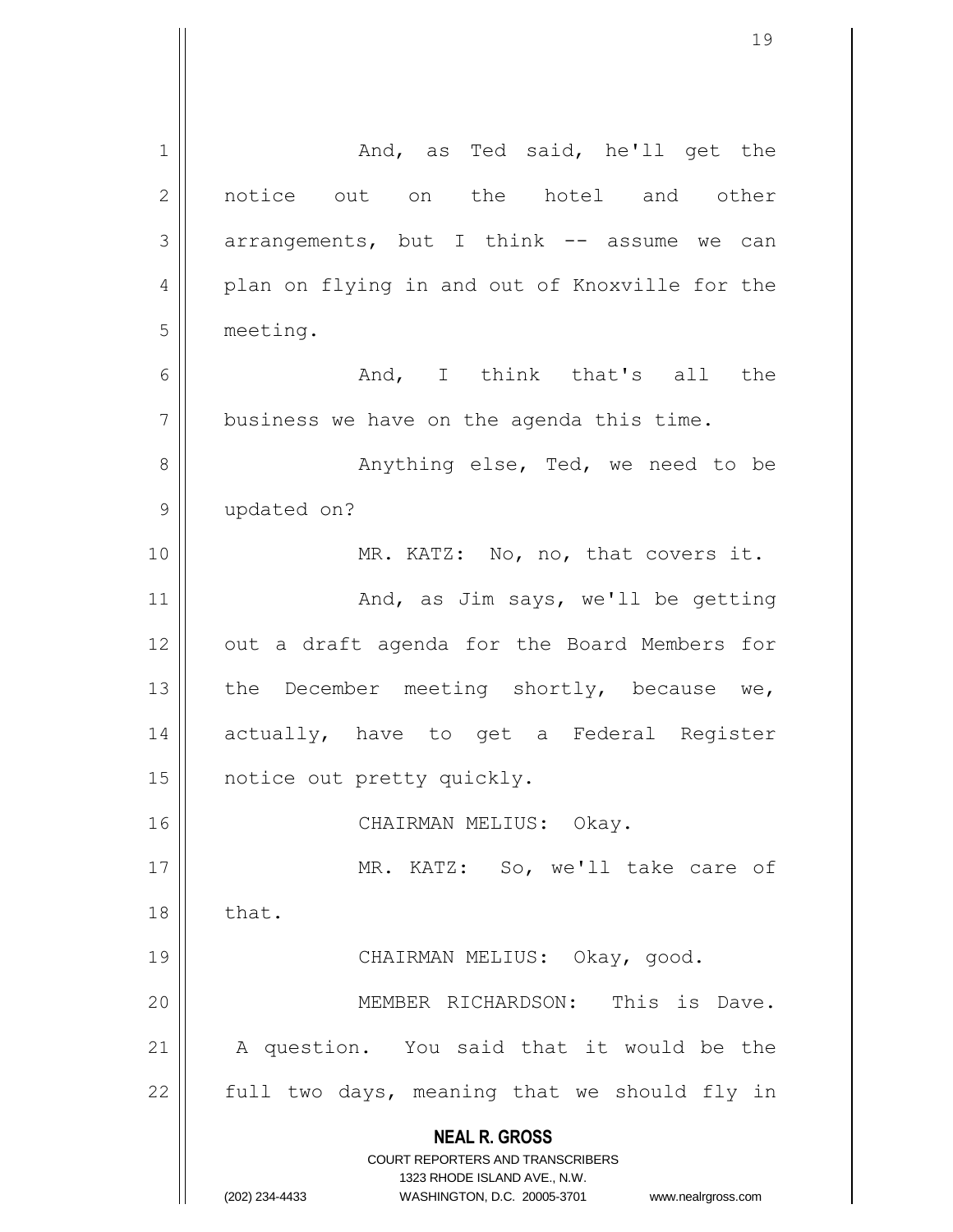**NEAL R. GROSS** COURT REPORTERS AND TRANSCRIBERS 1323 RHODE ISLAND AVE., N.W. (202) 234-4433 WASHINGTON, D.C. 20005-3701 www.nealrgross.com 1 | Sunday night? 2 CHAIRMAN MELIUS: No, Monday 3 | night. 4 | MEMBER RICHARDSON: I'm sorry,  $5$  Monday night, okay, for Tuesday and Wednesday. 6 || That's fine. 7 CHAIRMAN MELIUS: For Tuesday and 8 | Wednesday, yes. 9 || MEMBER RICHARDSON: Okay, fine. 10 CHAIRMAN MELIUS: Yes. 11 || Originally, we had it on the calendars as a 12 || possibility of a three-day meeting, and for 13 || some reason Thursday was not feasible for some 14 | Board Members. So, we originally had it down 15  $\parallel$  for Monday, Tuesday, Wednesday, but Monday --16 || we will not be meeting Monday. So, it's 17 | Tuesday and Wednesday. 18 MEMBER RICHARDSON: Very good, 19 | okay, thanks. 20 || CHAIRMAN MELIUS: And, if we can,  $21$  | if you plan coming in the night before, and if 22  $\parallel$  we can we'll, you know, probably finish up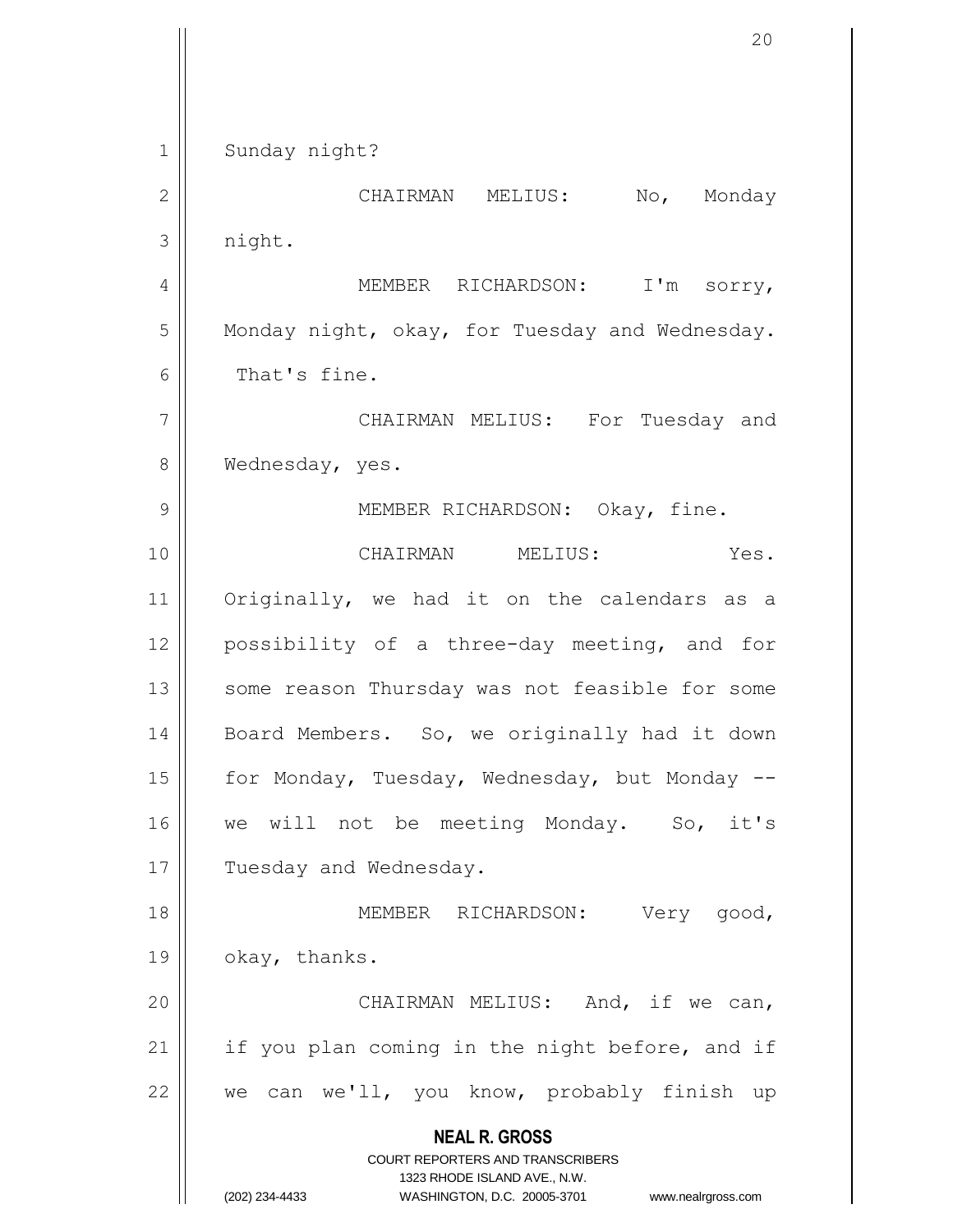**NEAL R. GROSS** COURT REPORTERS AND TRANSCRIBERS 1323 RHODE ISLAND AVE., N.W. (202) 234-4433 WASHINGTON, D.C. 20005-3701 www.nealrgross.com 1 | some time, you know, Wednesday afternoon, but  $2 \parallel$  that probably won't be early. You know, I 3 don't think we can finish up Wednesday 4 || morning. So, it will probably be later in the  $5$  || afternoon or early evening. 6 MEMBER RICHARDSON: Okay. No 7 problem. 8 CHAIRMAN MELIUS: For those to fly  $9 \parallel$  out. 10 || MEMBER RICHARDSON: Okay. 11 || MEMBER KOTELCHUCK: Jim, Wednesday 12  $\parallel$  afternoon fly out around 5:00, is that what 13 | you are thinking? 14 CHAIRMAN MELIUS: Yes, 5:00 or  $15 \parallel 6:00$  is my quess. 16 || MEMBER KOTELCHUCK: Yes, that's my 17 || guess. 18 CHAIRMAN MELIUS: And, I think 19 || that hotel is close to the airport. Knoxville 20 || is not that big, so it should be. I can't  $21$   $\parallel$  recall. 22 || MEMBER KOTELCHUCK: All right,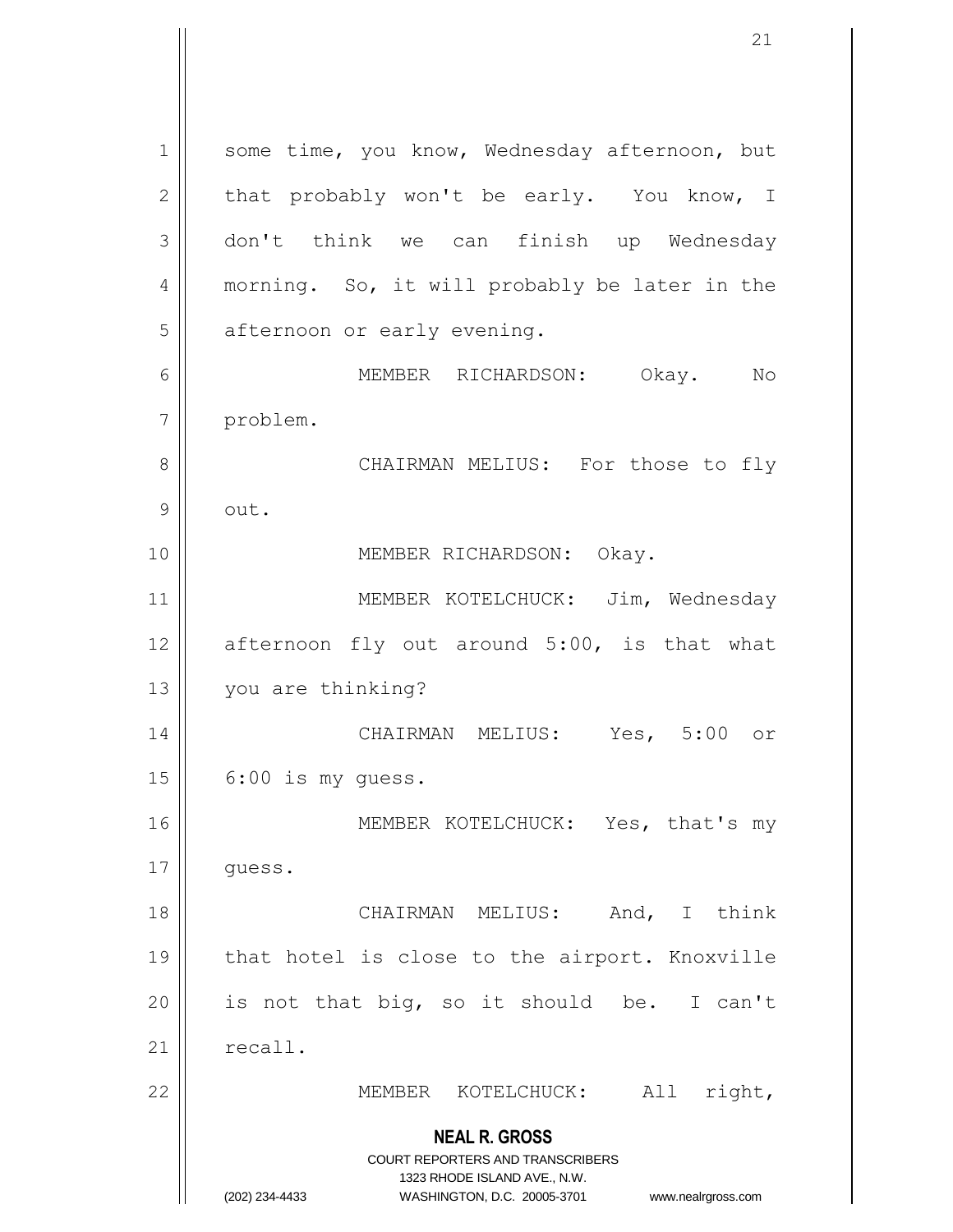$1 \parallel$  thanks.

| $\mathbf{2}$   | CHAIRMAN MELIUS: Yes. And, as                                                                   |
|----------------|-------------------------------------------------------------------------------------------------|
| 3              | soon as we sort of pin down an agenda a little                                                  |
| $\sqrt{4}$     | bit more, which should be in the next week, we                                                  |
| 5              | can firm that up.                                                                               |
| 6              | But, certainly, you know, 5:00 or                                                               |
| $\overline{7}$ | 6:00 should not -- you know, 5:00 shouldn't be                                                  |
| $\,8\,$        | a problem.                                                                                      |
| $\mathsf 9$    | Okay. Okay, everybody, thanks                                                                   |
| 10             | everybody, and everybody have a good                                                            |
| 11             | Thanksgiving, and we'll see you in December.                                                    |
| 12             | (Whereupon, the above-entitled                                                                  |
| 13             | matter was concluded at 11:22 a.m.)                                                             |
| 14             |                                                                                                 |
| 15             |                                                                                                 |
| 16             |                                                                                                 |
| 17             |                                                                                                 |
| 18             |                                                                                                 |
| 19             |                                                                                                 |
| 20             |                                                                                                 |
| 21             |                                                                                                 |
| 22             |                                                                                                 |
|                | <b>NEAL R. GROSS</b><br><b>COURT REPORTERS AND TRANSCRIBERS</b><br>1323 RHODE ISLAND AVE., N.W. |
|                | (202) 234-4433<br>WASHINGTON, D.C. 20005-3701<br>www.nealrgross.com                             |